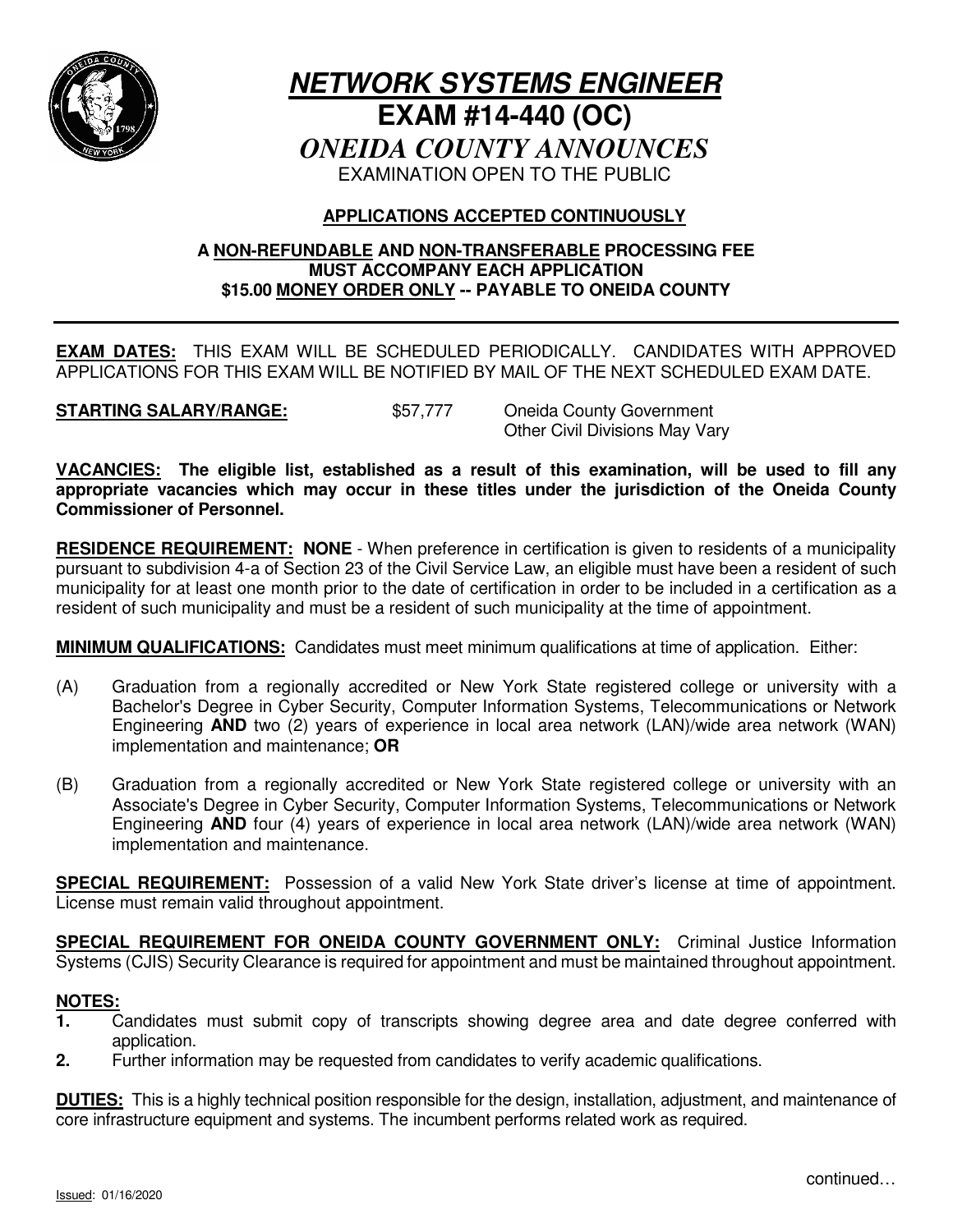# **NETWORK SYSTEMS ENGINEER #14-440 (OC)** Page Two

**SUBJECTS OF EXAMINATION:** The examination will consist of a **rated evaluation of training and experience**. In order to be eligible for appointment, you must also pass a **Qualifying Performance test**. You must pass the **rated evaluation of training and experience AND** the **Qualifying Performance test** in order to be considered for appointment. The rated evaluation of training and experience will be administered prior to the qualifying performance test. You will not be called to the performance test unless you have passed the rated evaluation of training and experience. Your rank on the eligible list will be determined by your score on the rated evaluation of training and experience only.

**Rated Evaluation of Training and Experience:** You will complete a questionnaire that asks for specific information on your information technology education (formal degrees, IT-related training courses, certifications) and experience. You will also be asked to briefly describe a significant achievement in each of the job's areas and to provide the name and contact information for someone who can verify your information. The information you provide about your experience will be rated against the following areas: **Business/Systems Analysis, Data Communications, Help Desk, Network Administration, and Telecommunications.** 

**Qualifying Performance test** will be designed evaluate knowledge, skills and/or abilities in such areas as:

#### **1**. **LOGICAL REASONING AND INTERPRETING INSTRUCTIONS FOR COMPUTER-RELATED POSITIONS:**

These multiple-choice questions test for ability to reason logically and interpret instructions in a computer-related context. They cover verbal and quantitative reasoning, flowchart interpretation and applying written directions. The verbal and quantitative reasoning questions include logical implications (e.g., if A and B, then C) and relations (e.g., greater than). Knowledge of addition, subtraction, multiplication and division is necessary, but neither mathematical sophistication nor computational speed is needed. The flowchart interpretation questions require prior knowledge of flowchart conventions. The interpreting instructions questions provide the instructions and specific rules for applying them. All the information needed to answer the questions is presented with the questions.

#### **2. WORKING EFFECTIVELY WITH OTHERS TO SOLVE JOB-RELATED PROBLEMS**:

This simulation exercise requires candidates to assume the role of a staff member in an Information Technology work group who is working with colleagues during a time of change in policy or procedure, in a particular agency. During the test, candidates will be required to deal with obstacles within the working environment, which includes peer relations and the demands of handling multiple tasks. Candidates will be required to demonstrate the ability to be flexible, creative and persistent as a team player. They will also need to demonstrate the ability to cooperate, show initiative, and establish positive working relationships with peers and administrators.

#### **3. USER SUPPORT AND TRAINING:**

This simulation exercise requires candidates to assume the role of a staff member in a Help Desk support unit. Candidates will be presented with a users problem. During the course of handling the problem, candidates will be required to: demonstrate communication skills, apply troubleshooting practices and tools, determine the appropriate level of training needed by the user, and educate the user on the proper use of computers.

**CALCULATORS ARE ALLOWED:** Unless specifically prohibited, candidates are permitted to use QUIET, hand-held, solar- or batterypowered calculators. Devices with typewriter keyboards, such as computers, spell-checkers, personal digital assistants, address books, language translators, dictionaries and any similar devices are PROHIBITED.

**ELIGIBLE LISTS:** Candidates who meet the qualifications, and pass this examination, will have their names placed on the Eligible List, in the order of final scores, regardless of the date on which they filed or took the test. The names of qualified candidates will remain on the Eligible List for one year. Appeal of ratings will not be allowed, as the opportunity for re-test exists.

**WAIVER:** If a candidate has previously passed a Qualifying Performance test prepared by the New York State Department of Civil Service that is the same test plan as announced, the test may be waived if the current Qualifying Performance test date is within two (2) years of the date of the previously passed Qualifying Performance test. A candidate requesting such a waiver must submit, **at time of application**, verifiable evidence of passing the Qualifying Performance test, including the name of the New York State Civil Service agency that administered the test and the test date.

**RETEST POLICY:** Retest for this continuous recruitment examination is permitted after six months.

**TERMINATION OF THE PROGRAM:** Oneida County Department of Personnel reserves the right to terminate this special recruitment program at any time, and re-establish a program of periodic testing for this title.

**TEST GUIDE:** The New York State Department of Civil Service has not prepared a test guide for this examination. However, candidates may find information in the publication "How to take a written test" helpful in preparing for this test. This publication is available on line at: www.cs.ny.gov/testing/localtestguides.cfm.

continued…